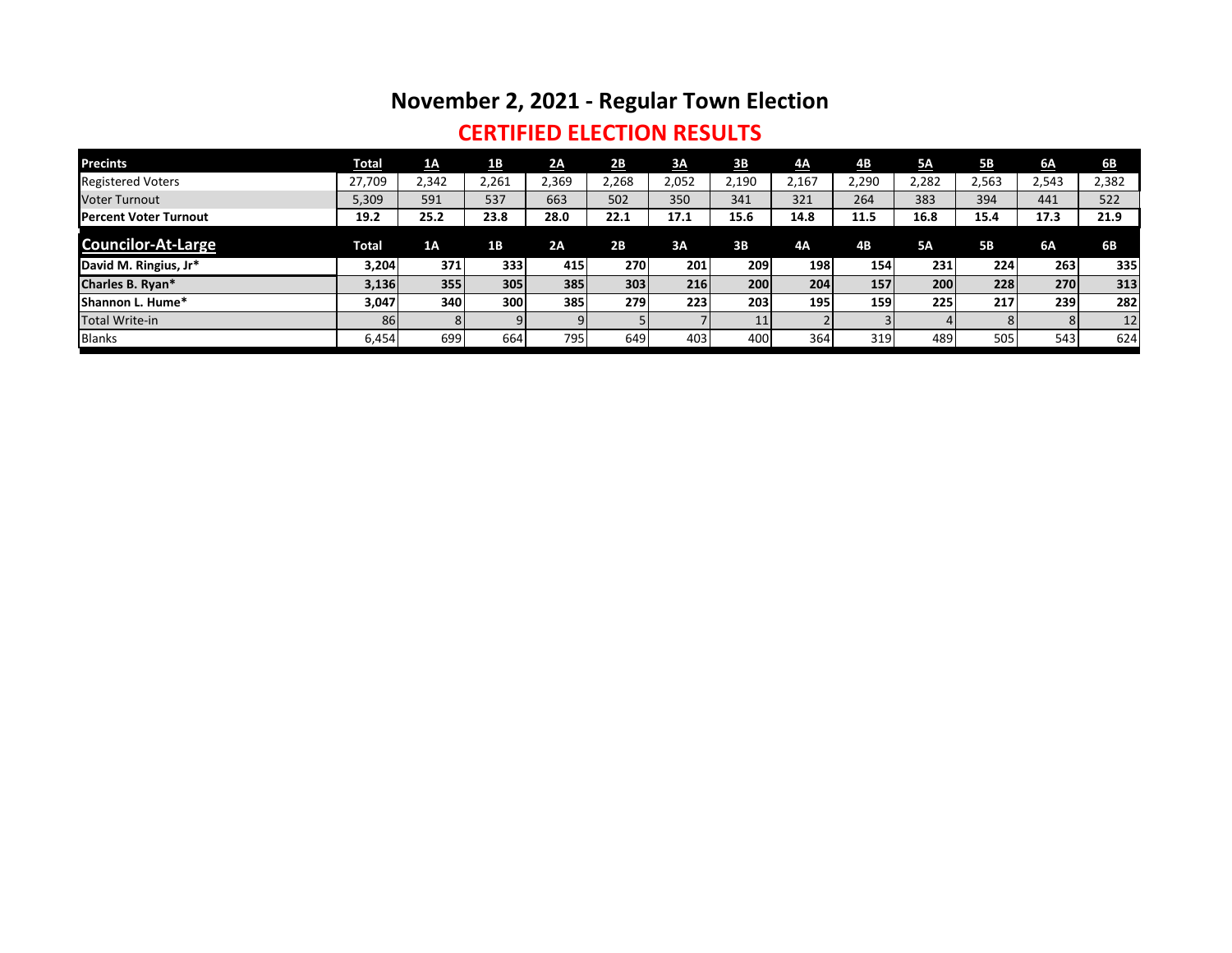## **November 2, 2021 - Regular Town Election**

### **CERTIFIED ELECTION RESULTS**

| <b>Precints</b>               | <b>Total</b>    | $\underline{\mathbf{1}}\underline{\mathbf{A}}$ | <u>1B</u>    | 2A           | 2B             | 3A    | $\underline{\mathbf{3B}}$ | 4A             | 4B             | 5A             | 5B        | 6A    | 6 <b>B</b> |
|-------------------------------|-----------------|------------------------------------------------|--------------|--------------|----------------|-------|---------------------------|----------------|----------------|----------------|-----------|-------|------------|
| <b>Registered Voters</b>      | 27,709          | 2,342                                          | 2,261        | 2,369        | 2,268          | 2,052 | 2,190                     | 2,167          | 2,290          | 2,282          | 2,563     | 2,543 | 2,382      |
| <b>Voter Turnout</b>          | 5,309           | 591                                            | 537          | 663          | 502            | 350   | 341                       | 321            | 264            | 383            | 394       | 441   | 522        |
| <b>Percent Voter Turnout</b>  | 19.2            | 25.2                                           | 23.8         | 28.0         | 22.1           | 17.1  | 15.6                      | 14.8           | 11.5           | 16.8           | 15.4      | 17.3  | 21.9       |
| <b>Councilor - District 1</b> | <b>Total</b>    | 1A                                             | 1B           | 2A           | 2B             | 3A    | 3B                        | <b>4A</b>      | <b>4B</b>      | <b>5A</b>      | <b>5B</b> | 6A    | 6B         |
| Jodi L. Killeffer             | 550             | 263                                            | 287          |              |                |       |                           |                |                |                |           |       |            |
| Julia Camille Flaherty*       | 556             | 318                                            | 238          |              |                |       |                           |                |                |                |           |       |            |
| <b>Total Write-in</b>         | $\mathbf{1}$    | $\Omega$                                       | $\mathbf{1}$ |              |                |       |                           |                |                |                |           |       |            |
| <b>Blanks</b>                 | 20              | q                                              | 11           |              |                |       |                           |                |                |                |           |       |            |
| <b>Councilor - District 2</b> | <b>Total</b>    | 1A                                             | 1B           | 2A           | 2B             | 3A    | 3B                        | <b>4A</b>      | <b>4B</b>      | <b>5A</b>      | <b>5B</b> | 6A    | 6B         |
| John C. Mullaney              | 346             |                                                |              | 217          | 129            |       |                           |                |                |                |           |       |            |
| Joseph H. Reynolds            | 456             |                                                |              | 257          | 199            |       |                           |                |                |                |           |       |            |
| Carolann Ricardo              | 326             |                                                |              | 169          | 157            |       |                           |                |                |                |           |       |            |
| Write-in                      | $1\,$           |                                                |              | $\mathbf{1}$ | $\overline{0}$ |       |                           |                |                |                |           |       |            |
| <b>Blanks</b>                 | 36              |                                                |              | 19           | 17             |       |                           |                |                |                |           |       |            |
| <b>Councilor - District 3</b> | <b>Total</b>    | 1A                                             | 1B           | 2A           | 2B             | 3A    | 3B                        | <b>4A</b>      | <b>4B</b>      | <b>5A</b>      | <b>5B</b> | 6A    | 6B         |
| Thomas M. Bowes               | 238             |                                                |              |              |                | 149   | 89                        |                |                |                |           |       |            |
| <b>Elizabeth Maglio</b>       | 425             |                                                |              |              |                | 187   | 238                       |                |                |                |           |       |            |
| Write-in                      | $\mathbf{1}$    |                                                |              |              |                |       | $\Omega$                  |                |                |                |           |       |            |
| <b>Blanks</b>                 | $\overline{27}$ |                                                |              |              |                | 13    | 14                        |                |                |                |           |       |            |
| <b>Councilor - District 4</b> | <b>Total</b>    | 1A                                             | 1B           | 2A           | 2B             | 3A    | 3B                        | <b>4A</b>      | 4B             | <b>5A</b>      | <b>5B</b> | 6A    | 6B         |
| Stephen C. O'Brien*           | 396             |                                                |              |              |                |       |                           | 223            | 173            |                |           |       |            |
| Write-in                      | 5               |                                                |              |              |                |       |                           | $\overline{1}$ | $\overline{A}$ |                |           |       |            |
| <b>Blanks</b>                 | 184             |                                                |              |              |                |       |                           | 97             | 87             |                |           |       |            |
| <b>Councilor - District 5</b> | <b>Total</b>    | 1A                                             | 1B           | 2A           | 2B             | 3A    | 3B                        | <b>4A</b>      | <b>4B</b>      | <b>5A</b>      | <b>5B</b> | 6A    | 6B         |
| Meredith Boericke*            | 567             |                                                |              |              |                |       |                           |                |                | 277            | 290       |       |            |
| Write-in                      | 15              |                                                |              |              |                |       |                           |                |                | $\overline{7}$ | 8         |       |            |
| <b>Blanks</b>                 | 195             |                                                |              |              |                |       |                           |                |                | 99             | 96        |       |            |
| <b>Councilor - District 6</b> | <b>Total</b>    | 1A                                             | 1B           | 2A           | 2B             | 3A    | 3B                        | <b>4A</b>      | <b>4B</b>      | <b>5A</b>      | <b>5B</b> | 6A    | 6B         |
| Lawrence C. Mackin, Jr.*      | 655             |                                                |              |              |                |       |                           |                |                |                |           | 304   | 351        |
| <b>Total Write-in</b>         | 18              |                                                |              |              |                |       |                           |                |                |                |           |       | 13         |
| <b>Blanks</b>                 | 290             |                                                |              |              |                |       |                           |                |                |                |           | 132   | 158        |